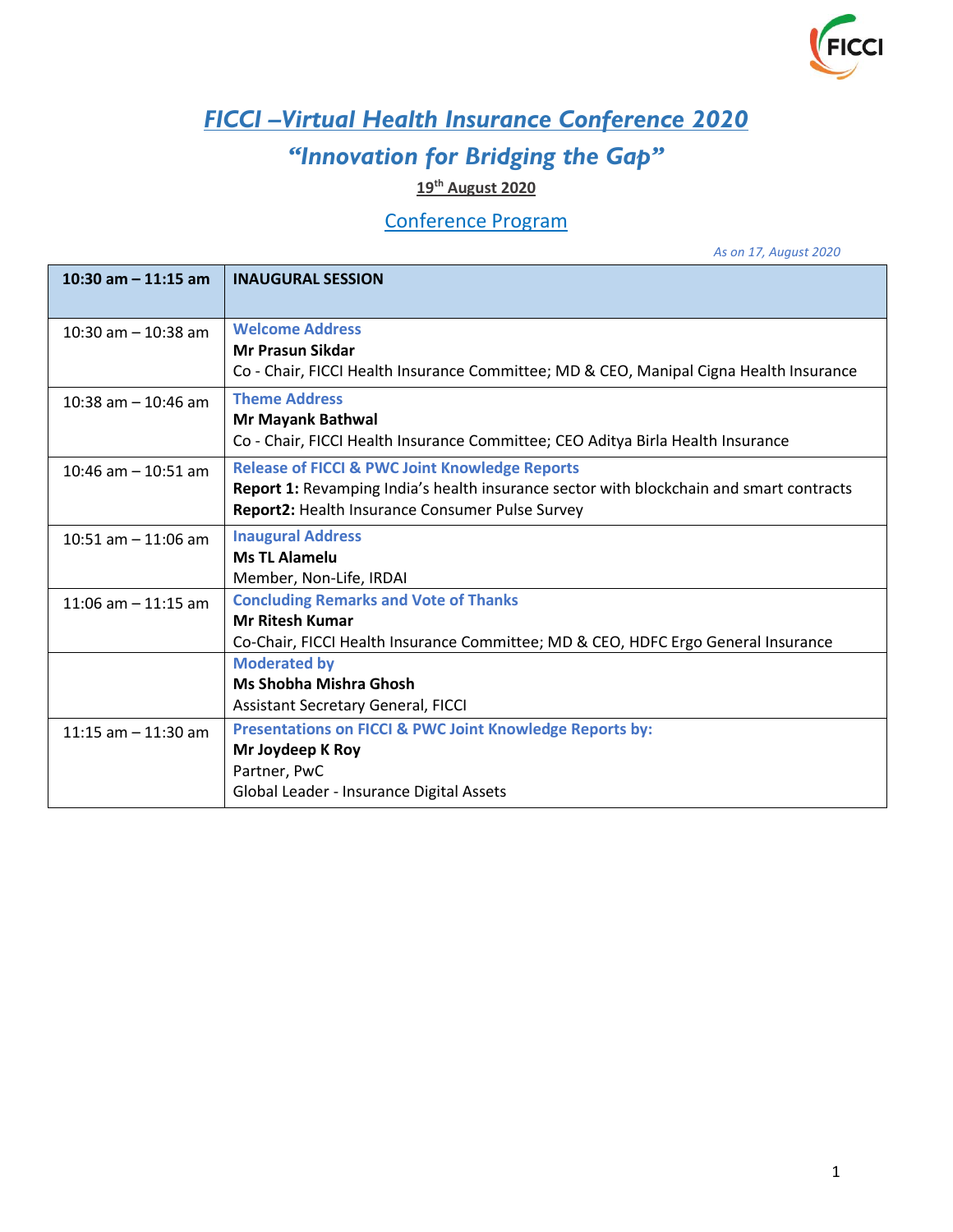

| 11:30 am-12:45 pm    | SESSION - 1: OPD FINANCING FOR OUT-OF-POCKET EXPENSES                                                                                                                                                                                                                                                                                                                                                                                                                                  |
|----------------------|----------------------------------------------------------------------------------------------------------------------------------------------------------------------------------------------------------------------------------------------------------------------------------------------------------------------------------------------------------------------------------------------------------------------------------------------------------------------------------------|
|                      | In the current scenario, out-of-pocket medical expenses account for 62% of all healthcare<br>costs in India. Unfortunately, most health insurance policies in the Indian market cover<br>hospitalization expenses and this limits the scope of cover for Out-Patient Department<br>(OPD) expenses, which many customers felt is necessary against the minor health issues<br>faced on an everyday basis.                                                                               |
|                      | Though these medical costs are minor compared to hospitalisation expenses, they tend to<br>accumulate over a period that can result in a huge financial loss. An OPD cover provides<br>protection against these financial threats faced by policyholders.                                                                                                                                                                                                                              |
|                      | Ongoing Covid-19 crisis has again highlighted the need to relook at OPD cover. Inclusion and<br>promotion of screening and vaccination are imperative. The other very important<br>development in this regard is MCI issuing Telemedicine Practice Guidelines in last week of<br>March, there could not be more opportune time than this. These guidelines will help realize<br>the full potential of advancements in technology and enable access and affordability for<br>customers. |
|                      | The session would throw light on ways to enable the uptake of OPD products in India given<br>the large - scale expenditure on out-of-pocket expenses. Moreover, the panellists would also<br>deep dive and delve on the constituents of OPD cover, and answer questions such as -<br>what's in it for the customer? - Network access, convenience, tax benefit if insurance<br>funded, economies of scale benefit and quality of network.                                              |
|                      | <b>Key Takeaways / Expected Outcomes</b><br>• OPD Product Design & Pricing - Current market products, sub limits, restricted network                                                                                                                                                                                                                                                                                                                                                   |
|                      | and standalone vs rider or embedded in IPD plans.                                                                                                                                                                                                                                                                                                                                                                                                                                      |
|                      | • Benefit Delivery: Challenge of network creation since its very fragmented and the high<br>chances of fraud & abuse in the absence of an organized network.                                                                                                                                                                                                                                                                                                                           |
|                      | • Technology platform for managing customer experience - Delivery management, obtain<br>structured data, single platform for provider and payer, master management of medicines,<br>ICD, LOINC.                                                                                                                                                                                                                                                                                        |
|                      | • Regulatory challenges and tax scenario - Savings products not allowed, the power of<br>engagement and wellness at the primary care stage, GST of 18% and high distribution<br>costs make the value proposition weak for customers                                                                                                                                                                                                                                                    |
|                      | . How can start-ups help address one of these solutions?                                                                                                                                                                                                                                                                                                                                                                                                                               |
|                      | Chair: Mr G Srinivasan, Advisor, FICCI Health Insurance Committee; Director, National<br><b>Insurance Academy, Pune</b>                                                                                                                                                                                                                                                                                                                                                                |
|                      | <b>Convenor &amp; Moderator: Mr Mayank Bathwal, Co-Chair, FICCI Health Insurance Committee;</b><br>CEO, Aditya Birla Health Insurance                                                                                                                                                                                                                                                                                                                                                  |
|                      | Panellists:                                                                                                                                                                                                                                                                                                                                                                                                                                                                            |
|                      | Mr D V S Ramesh, Head of Department and General Manager (Health), IRDAI<br>$\bullet$<br>Mr Gautam Khanna, Co-Chair, FICCI Health Services Committee; CEO, Hinduja Hospital<br>$\bullet$<br>Mr Sanjay Murdeshwar, Vice Chairman & Managing Director, Novartis India<br>٠<br>Mr Saurabh Arora, CEO, Lybrate<br>$\bullet$<br>Mr Varun Gera, Founder & CEO, HealthAssure<br>$\bullet$                                                                                                      |
| 12:45 pm $-$ 1:00 pm | <b>Break</b>                                                                                                                                                                                                                                                                                                                                                                                                                                                                           |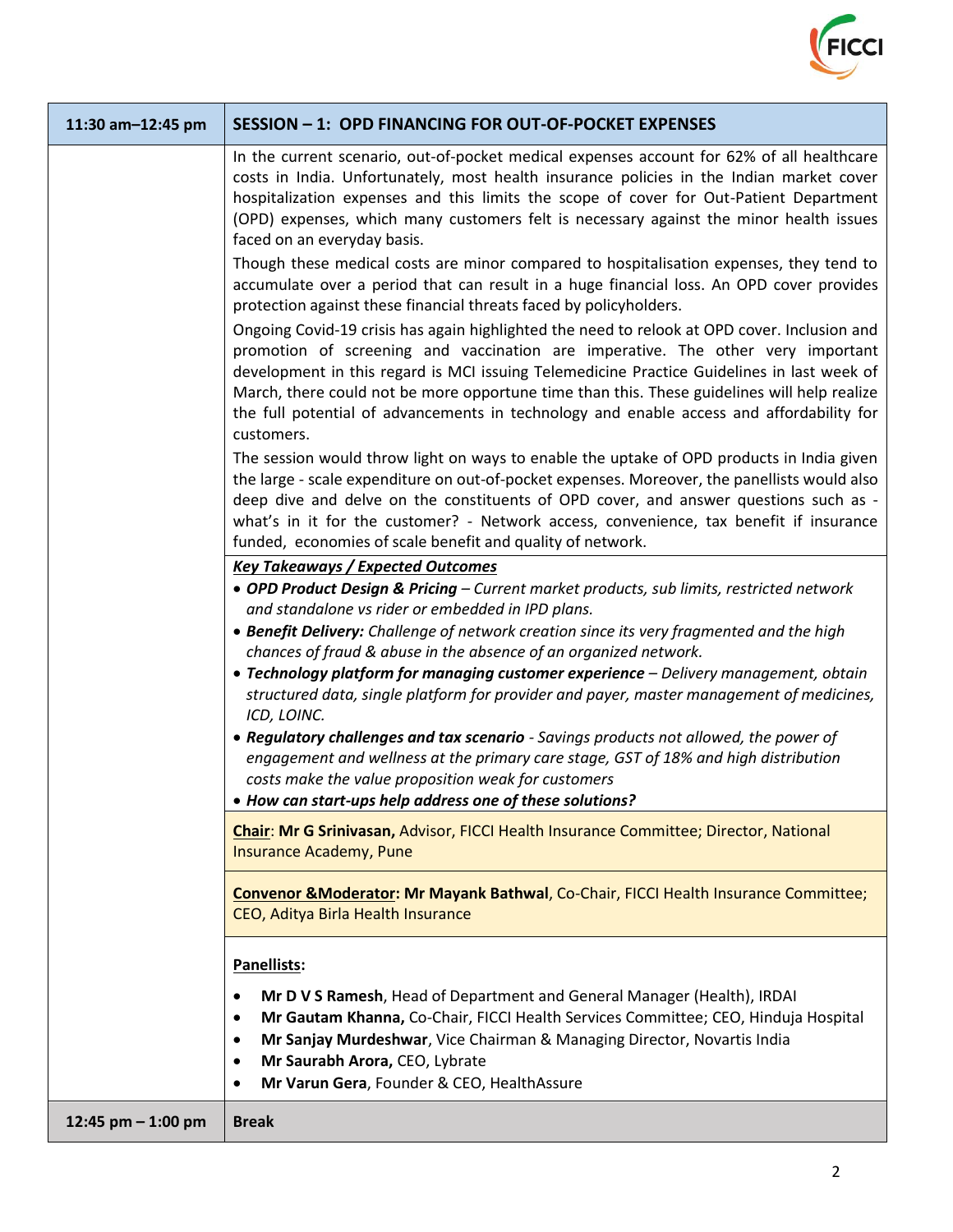

| 1:00 pm -2:15 pm      | <b>SESSION - 2: TECHNOLOGY FOR CLAIM SETTLEMENT</b>                                                                                                                                                                                                                                                                                                                                                                                                                                                                                                                                                                                      |
|-----------------------|------------------------------------------------------------------------------------------------------------------------------------------------------------------------------------------------------------------------------------------------------------------------------------------------------------------------------------------------------------------------------------------------------------------------------------------------------------------------------------------------------------------------------------------------------------------------------------------------------------------------------------------|
|                       | India's health insurance industry is evolving rapidly, however, certain features exist in the<br>market that undeniably hampers the progress including the adverse claim settlement<br>experience, which is one of the most important aspects of an insurance policy. Usually, the<br>clients find it difficult to understand the terms and conditions associated with the policies<br>due to which false claims are made. On the other hand, companies are unable to fulfil that<br>claims which further leads to trust issues. These issues could be effectively addressed by<br>adapting technological solutions within the industry. |
|                       | The session will focus on the gaps in building trust in health insurance, through better claims<br>performance. Specifically, how to:                                                                                                                                                                                                                                                                                                                                                                                                                                                                                                    |
|                       | (a) Increase the proportion of cashless claims<br>(b) Reduce discharge time for cashless claims<br>(c) Reduce settlement time of reimbursement claims<br>(d) Prevent unwarranted cost escalation by hospitals<br>(e) Design policyholder communication and product design for better claims settlement                                                                                                                                                                                                                                                                                                                                   |
|                       | <b>Key Takeaways / Expected Outcomes:</b><br>Ideas to improve claim performance across all the dimensions listed above. Specifically,<br>ideas that are scalable and supported by technology. The industry would also identify the<br>most pressing issues in claims with an aim to prioritise the initiatives.                                                                                                                                                                                                                                                                                                                          |
|                       | <b>Chair: Mr Suresh Mathur, Executive Director, IRDAI</b>                                                                                                                                                                                                                                                                                                                                                                                                                                                                                                                                                                                |
|                       | <b>Convener &amp; Moderator: Mr Kapil Mehta, Co-Founder, SecureNow</b>                                                                                                                                                                                                                                                                                                                                                                                                                                                                                                                                                                   |
|                       | Panellists:<br>Dr Nayan Shah, Founder & MD, Paramount Health Group<br>$\bullet$<br>Dr Sujit Chatterjee, CEO, Dr L H Hiranandani Hospital<br>$\bullet$<br>Dr Abhijeet Chattoraj, Professor & Chairperson, PGDM (Insurance Business<br>Management), BIMTECH<br>Ms Priya Gilbile, COO, Manipal Cigna Health Insurance<br>٠<br>Mr Sanjay Datta, Chief - Underwriting and Claims, ICICI Lombard<br>$\bullet$                                                                                                                                                                                                                                  |
| $2:15$ pm $- 2:30$ pm | <b>Break</b>                                                                                                                                                                                                                                                                                                                                                                                                                                                                                                                                                                                                                             |